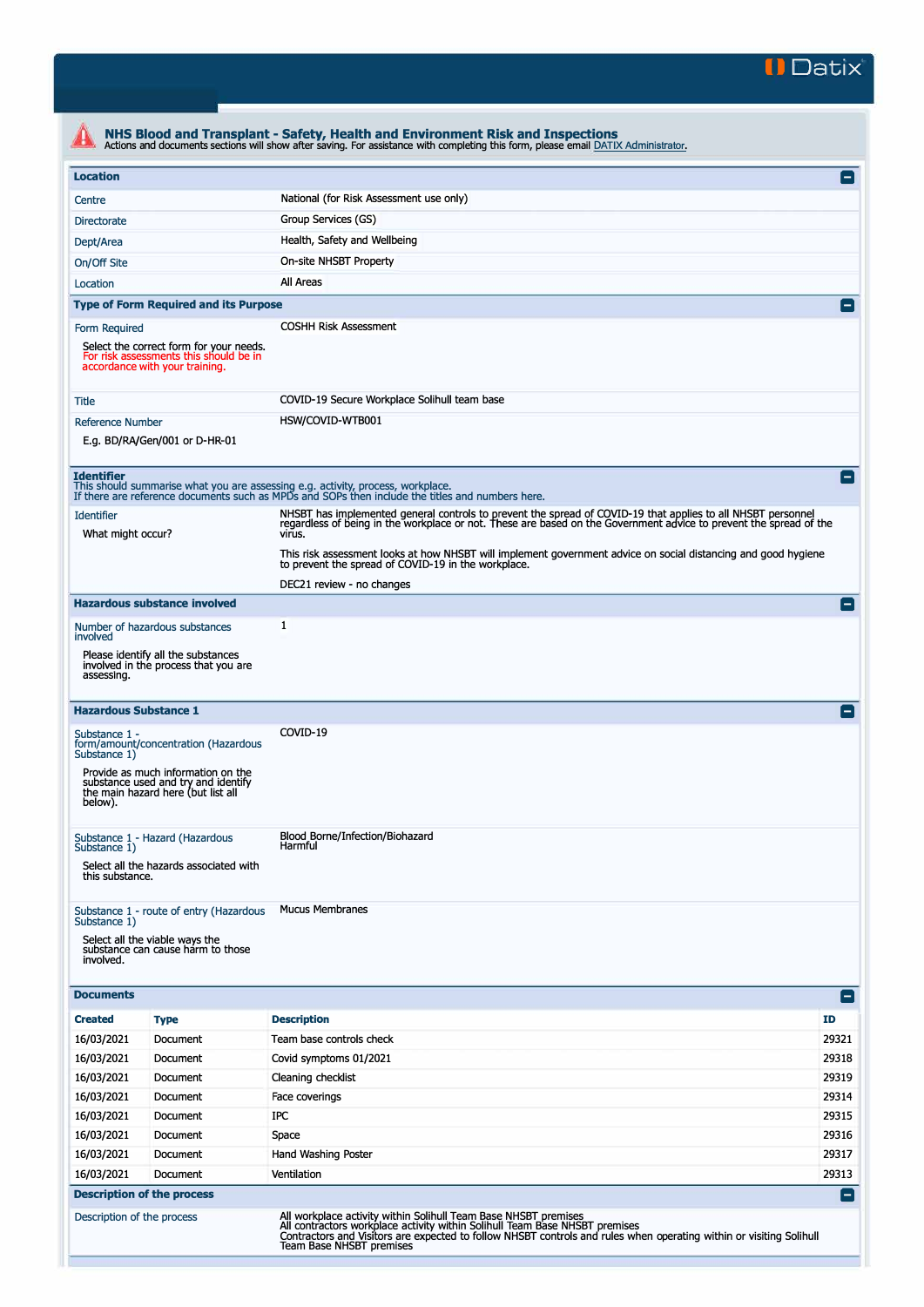## Frequency/duration of exposure and who is affected?

| Frequency/duration of exposure and who<br>is affected? (Frequency/duration of<br>exposure and who is affected?) | All employees, contractors and visitors can be affected<br>Believed to be transmitted through:<br>contact with respiratory droplets generated by coughing and sneezing<br>contact with contaminated surfaces<br>aerosol generating procedures as well as contact with infected surfaces. |
|-----------------------------------------------------------------------------------------------------------------|------------------------------------------------------------------------------------------------------------------------------------------------------------------------------------------------------------------------------------------------------------------------------------------|

e

۸

e

Inherent Risk Grading<br>Inherent risk is an evaluation of the damage that could occur assuming there are no controls are in place or there is catastrophic failure of the controls. It is<br>completed for the activity / assessmen

| <b>Inherent Risk</b>                                       |                       | Impact            |                      |                |                       |              |  |
|------------------------------------------------------------|-----------------------|-------------------|----------------------|----------------|-----------------------|--------------|--|
| Red-Extreme<br>Orange-High<br>Yellow-Moderate<br>Green-Low | Likelihood            | <b>Negligible</b> | <b>Minor</b>         | Moderate       | Major                 | Catastrophic |  |
|                                                            | <b>Almost Certain</b> | $\bigcirc$        | $\bullet$            | $\bullet$      | $\bullet$             | $\bullet$    |  |
|                                                            | Likely                | $\bigcirc$        | $\bullet$            | $\bullet$      | $\bullet$             | $\bullet$    |  |
|                                                            | <b>Possible</b>       | $\bullet$         | $\overline{O}$       | $\bullet$      | $\bullet$             | $\bullet$    |  |
|                                                            | <b>Unlikely</b>       | $\bullet$         | $\circ$              | $\overline{O}$ | $\bullet$             | $\bullet$    |  |
|                                                            | Rare                  | $\bullet$         | $\bullet$            | $\bullet$      | $\circ$               | $\bigcirc$   |  |
|                                                            |                       |                   | Rating (initial): 16 |                | Risk level (initial): |              |  |
|                                                            |                       | Extreme           |                      |                |                       |              |  |

**Controls in place**<br>Best practice is to directly link the controls to the hazards they are reducing and to list them in order of preference according to the hierarchy of control i.e.<br>eliminate, substitute, engineering cont

| Controls in place                                                                                                           | Local controls outlined below                                                                                                                                                                                                                                                                                                                                                                                                                                                                                                                                                                                                                                                                                                                                                                                                                                                                                                                                                                                                                                                                                                                                                                                                        |
|-----------------------------------------------------------------------------------------------------------------------------|--------------------------------------------------------------------------------------------------------------------------------------------------------------------------------------------------------------------------------------------------------------------------------------------------------------------------------------------------------------------------------------------------------------------------------------------------------------------------------------------------------------------------------------------------------------------------------------------------------------------------------------------------------------------------------------------------------------------------------------------------------------------------------------------------------------------------------------------------------------------------------------------------------------------------------------------------------------------------------------------------------------------------------------------------------------------------------------------------------------------------------------------------------------------------------------------------------------------------------------|
| E.G. "Gloves available to wear YES"<br>For COSHH assessments please<br>consider other controls e.g. Health<br>Surveillance. | Colleagues know not report for work if showing any symptoms of COVID-19 symptoms include high temperature<br>and/or new and continuous cough or a loss of, or change in, your normal sense of taste or smell (anosmia)<br>Colleagues aware of other symptoms.<br>Colleagues know to avoid contact with someone who is displaying symptoms of coronavirus (COVID-19).<br>Colleagues know to avoid use of public transport, when possible.<br>Colleagues Wash hands regularly as per government and NHSBT advice:<br>Upon entering and prior to leaving a workplace.<br>Before and after eating or smoking.<br>After coughing or sneezing and a state of 2m from others, whenever possible.<br>Colleagues know how to implement good respiratory hygiene measures when coughing, sneezing, wiping or blowing<br>nose removing and putting on face coverings<br>Colleagues take temperature on arrival and clean thermometer thoroughly after use.<br>Colleagues use disposable tissues when coughing or sneezing and dispose of immediately after use into the nearest<br>waste bin or clinical waste bin<br>Colleagues wear an appropriate FFP2 face mask as required<br>When on site, all Visitors / Contractors to sign in and out. |
|                                                                                                                             | SOCIAL DISTANCING<br>Daily communications to emphasise social distancing.<br>Social distancing signage in place to remind staff about "hands face space"<br>Office-based colleagues working from home, wherever possible<br>Occupancy limits in place for maintaining social distance in separate areas to include where applicable<br>Stores 2<br>Main Office - 2<br>Kitchen - 1<br>meeting room / Staff area - 4<br>Other office - 2<br>Computers arranged to allow space between workstations<br>Computers arranged to avoid face to face working<br>Equipment moved to create wider walkways<br>Alternative work areas available for colleagues to work either in isolation or maintain 2m social distancing.<br><b>CLEANING</b><br>Cleaning equipment is available in work areas<br>Gloves and apron worn when cleaning<br>Ensure all shared touch points, inclusive of all items on cleaning checklist, are cleaned as detailed.<br>Cleaning logs to be completed, signed, dated and records retained.                                                                                                                                                                                                                         |
|                                                                                                                             | <b>OTHER</b><br>Good housekeeping and hygiene to be maintained in the workplace<br>Ventilation within the shared office areas<br>Please add other controls below<br>There is no garage, vehicles are parked in car park, quite separate from each other, staff are aware of social<br>distancing and practice same.<br>No office staff at base.                                                                                                                                                                                                                                                                                                                                                                                                                                                                                                                                                                                                                                                                                                                                                                                                                                                                                      |
| <b>Emergency Preparedness</b>                                                                                               | $\vert - \vert$                                                                                                                                                                                                                                                                                                                                                                                                                                                                                                                                                                                                                                                                                                                                                                                                                                                                                                                                                                                                                                                                                                                                                                                                                      |
| Storage and disposal / accidental release N/A                                                                               |                                                                                                                                                                                                                                                                                                                                                                                                                                                                                                                                                                                                                                                                                                                                                                                                                                                                                                                                                                                                                                                                                                                                                                                                                                      |

# and fire fighting requirements First Aid Measures

If individuals are displaying any symptoms of COVID -19 as listed above, inform the Line Manager, individual concerned to go home and follow government guidelines.

Final risk Grading<br>Residual risk is an evaluation of the damage that could occur after taking into account the effectiveness of current controls. It is completed for the activity /<br>assessment as a whole.

| <b>Residual Risk</b>                          |                       | Impact              |                |                              |           |              |
|-----------------------------------------------|-----------------------|---------------------|----------------|------------------------------|-----------|--------------|
| Red-Extreme<br>Orange-High<br>Yellow-Moderate | Likelihood            | <b>Negligible</b>   | <b>Minor</b>   | Moderate                     | Major     | Catastrophic |
| Green-Low                                     | <b>Almost Certain</b> | $\bigcirc$          | $\bullet$      | $\bullet$                    | $\bullet$ | $\bullet$    |
|                                               | Likely                | $\bigcirc$          | $\bullet$      | $\bullet$                    | $\bullet$ | $\bullet$    |
|                                               | <b>Possible</b>       | $\bullet$           | $\overline{O}$ | $\bullet$                    | $\bullet$ | $\bullet$    |
|                                               | <b>Unlikely</b>       | $\bullet$           | $\circ$        | $\bigcirc$                   | $\bullet$ | $\bullet$    |
|                                               | Rare                  | $\bullet$           | $\bullet$      | $\bullet$                    | $\bullet$ | $\bigcirc$   |
|                                               |                       | Rating (current): 4 |                | <b>Risk level (current):</b> |           |              |
|                                               |                       | Moderate            |                |                              |           |              |